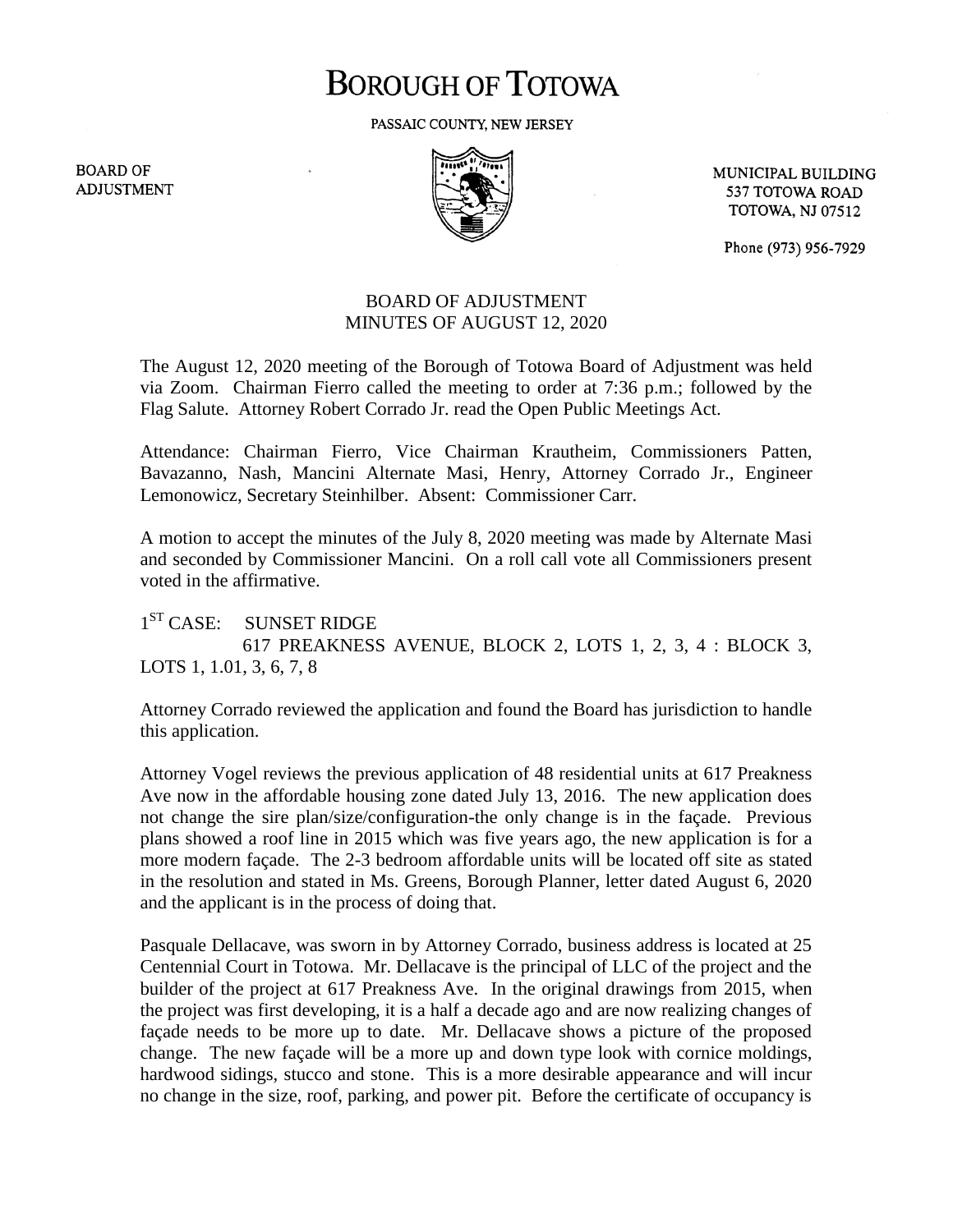applied for the affordable units will be established. Vice Chairman Krautheim would like to know the current status of the project because he has driven by it over the past few months and it has seemed to be stalled since September. Mr. Dellacave explains that there was an issue with an adjourning easement on an offsite property and that stalled the project for a few months. Vice Chairman Krautheim asked where will the owners of the unit's park? Mr. Dellacave states they will park underneath the unit and around the backside and the affordable units will be on both the right and left side of the entrance. Exhibit A1, is the marked plans that were updated on May 15, 2020 that shows the angular façade that is being removed. Exhibit A-2 is the color rending with the new façade. Engineer Lemanowicz asked about the unit count for parking and that this is also a concern from Borough Planner, Ms. Green stated in a letter from her office marked Exhibit B-1 dated August 6, 2020. The change in bedroom count went from the previous approved 40-2-bedroom units and 8-1-bedroom units to 47-2-bedroom units and 1-1 bedroom unit as being proposed tonight. Ms. Green states the parking requirements are different for 2-bedroom unit's verses 1-bedroom units. Attorney Vogel states the number of parking spaces the Applicant is proposing complies wit the ordinance. Ms. Green states a potential condition of approval they would submit said proof. Attorney Vogel will comply and apply whatever conditions the Board would like. The required number of parking spaces per the RSIS are 96 and the Applicant is proposing 102. Ms. Green would like to know when the 2-3-bedrrom affordable housing units are going to happen. Attorney Vogel understands the concerns of the delay, but with the issues the Applicant has incurred with the easement, this delayed the whole job. There is a commitment on record and before the Applicant applies for a CO on the first unit, they will have satisfied the low-income housing requirement.

Chairman Fierro asked the Board how they feel about the reasons for the delay. Attorney Corrado states the Board should make it a condition of approval and agrees that there was a substantial delay in the project due to the easement issue. Commissioner Patten would like to state there be a condition of approval of no CO or TCO unless the location of affordable units is established. Vice Chairman Krautheim would like to clarify at the current site, the total is 48 units, 47-2-bedroom units, 1-1-bedroom unit and 2-3-bedroom units to be off-site. Mr. Dellacave agrees with the above. Planner Green states there are still items from the previous application that have not been satisfied and would like to know when they will be. Attorney Vogel is only aware of landscaping that will be addressed going forward. Engineer Lemanowicz is also waiting for the deed consolidation for lots. Commissioner Nash asked if the 2-3-bedrrom units can be anywhere in Totowa and how many parking spaces are allotted for them, Attorney Vogel states the parking spaces will depend on the zone the homes are in.

At this time the Board opens the meeting to the public to be heard.

There is no public to be heard, the Board votes to close the public portion.

Attorney Corrado states all the impertinent issues have been covered and the resolution will incorporate Ms. Greens concerns and the Boards concerns. Attorney Vogel summarizes the application.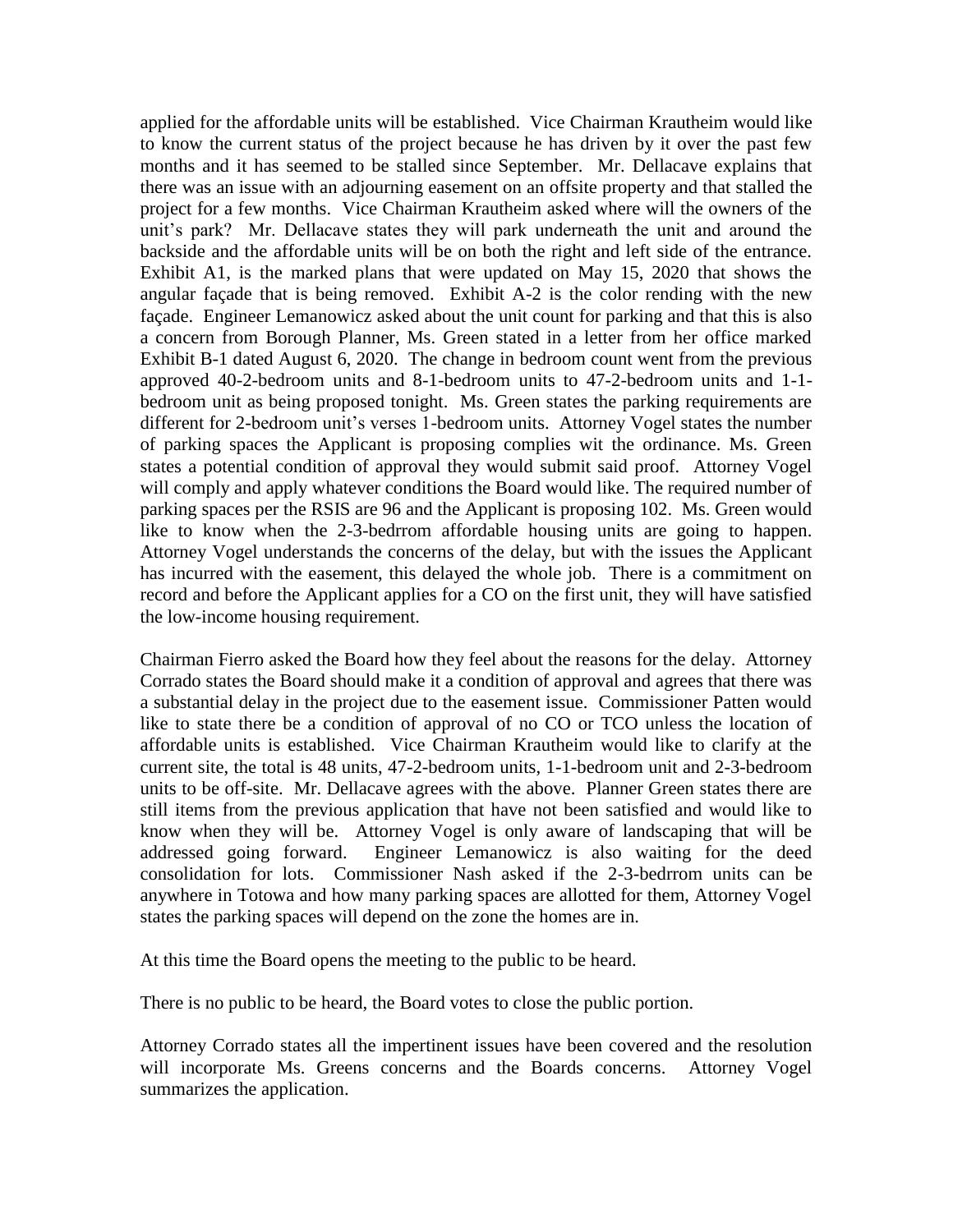A motion was made by Vice Chairmen Krautheim to approve and seconded by Commissioner Mancini. Application passed  $7 - 0 \& 8:11 \text{ P.M.}$ 

## $2^{ND}$  CASE: 294 UNION BLVDASSOC. LLC 294 UNION BLVD, BLOCK 106, LOT 6

Attorney Corrado reviewed the application and found the Board has jurisdiction to handle this application.

Ray Redding, Attorney for the Applicant, explains the application to refurbish the building with additional retail space and residential units.

Architect, Mark Montalbano, was sworn in by Attorney Corrado is considered an expert in his field. His business is located at 97 Lackawanna Avenue in Totowa. The proposed property is located in the B2 business district and is formally know as Walkers Hardware. It is a 1 and 2 ½ story building with several additions to existing building over the years. The basement is level with the lower parking area. The first floor is retail and adjacent to that is a small loading dock with a garage door and adjacent to that is a small blind shop tenant. The second floor is a 3-bedroom apartment with a front door stair access to that apartment. The proposed application is to remove the existing carport in the rear of the property and one story shed addition. Where the shed removal is, there will be a new stairway entrance. The existing basement will remain a basement/utility space and storage. The proposed application is for 3 retail spaces on the first-floor totaling 1,157 square feet. The existing Walkers will be split in half for 2 spaces and the rear portion will be storage. The existing loading dock will be the  $2<sup>nd</sup>$  tenant totaling 346 square feet. The third tenant will be the existing blind store totaling 620 square feet. The existing tenant door and stairway and stoop will be removed. The second-floor existing unit will be a one-bedroom unit, the second 1-bedroom until will be constructed over the existing roof, and the third 1-bedroom unit will be over the blind store. The exterior finishes will be brick to the second-floor line with 50% of the façade to be glass doors. And 4 feet of brick base on the sides with clapboard siding and new windows. There will be panelist details where the signage goes. The roof will be asphalt shingles and new gutters. There will be three façade mounted signs, 1 per tenant at 15 square feet each and will have illuminated gooseneck fixtures. There will be 12 off street parking spaces, which are preexisting and will remain proposed at the rear of the building. Parking spaces, on C2, 1, 2, and 3 are existing 45% angle spots at approx. 9' x 19'. Spaces 4 and 5 is where the former car port existed and are  $11' \times 28'$ , space 6 is  $10' \times 28'$  and spaces 7 to 12 are  $8'6 \times$ 19'. Six residential spaces are required for residential component of the project. There are 21 required spaces and 12 are proposed that are existing on site.

There are exhibits listed below:

- 1. A-1 Architectural Plans submitted by Architect Montalbano
- 2. A-2 Front of existing building
- 3. A-3 Side elevation of existing building
- 4. A-4 Side elevation existing form lower on Totowa Road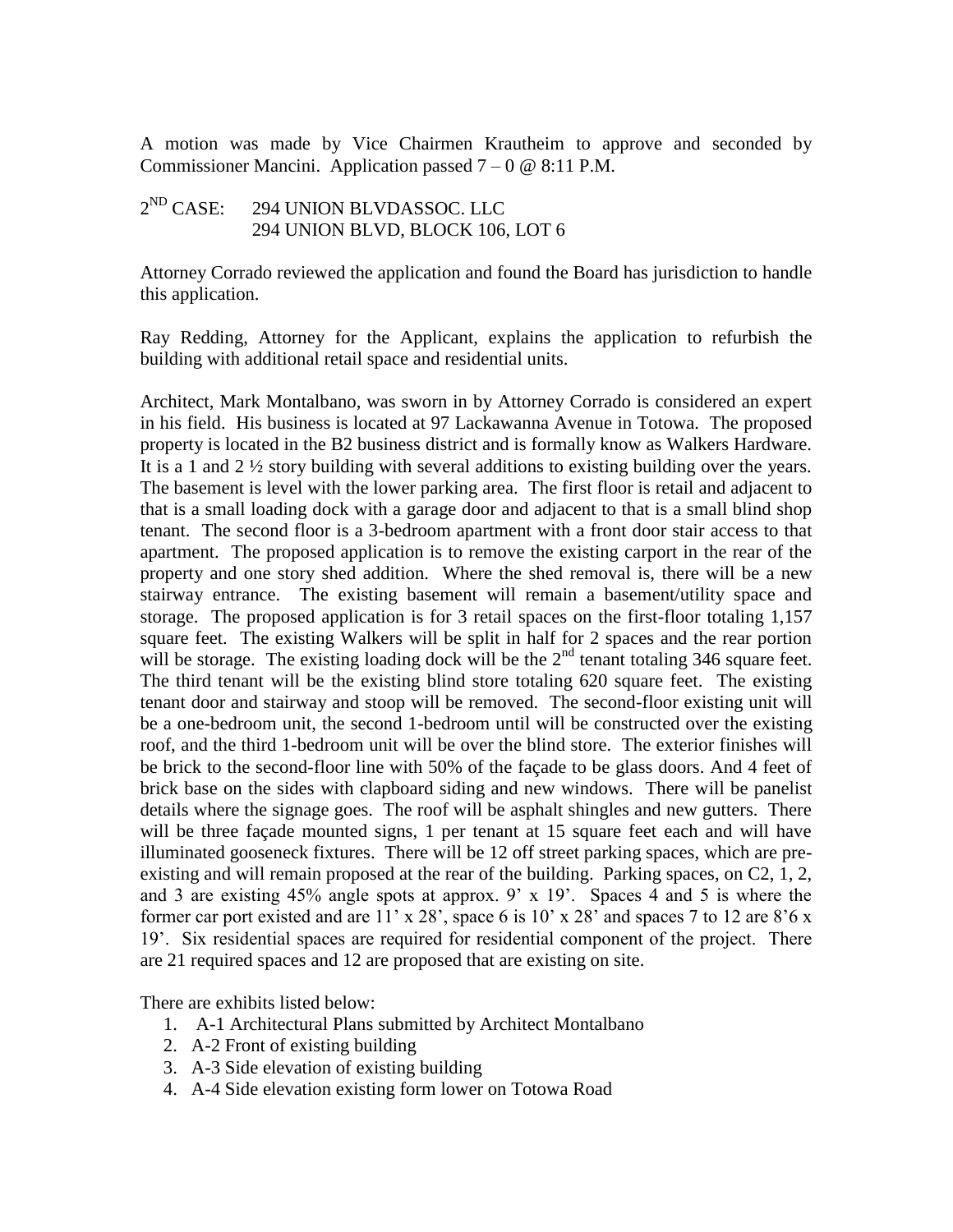- 5. A-5 Rear Existing
- 6. A-6 Church parking lot facing existing rear of building

Commissioner Mancini would like to know if the tenants will have assigned parking spots, Mr. Montalbano would refer that to the owner.

- 7. A-7 Existing rear of building parking spaces
- 8. A-8 Rendering of the front
- 9. A-9 Rendering of rear of the building

Commissioner Patten asked if tenant 3 on the first floor has access from the rear, Mr. Montalbano states they will not have access from the rear. Commissioner Patten asked what the dimensions of the tenant entrance is in the rear, Mr. Montalbano states the footprint is 12' x 18'4 and 205 square feet. Commissioner Patten points out the 2 bay windows for the second floor tenants, when ice is on them how will the pedestrians be protected. Mr. Montalbano states there will be gutters and overhang on the roof. Commissioner Patten would like to know if the third floor is an attic, Mr. Montalbano states it will be mechanical space. Chairman Fierro asked about snow removal and dumpster. Mr. Montalbano did not have time to update the site plan, but on site plan C1, the proposal to the 23' x 11' on parking spaces 4, 5, and  $6 -$  space 5 will have the dumpster. Engineer Lemanowicz states if a car is parked in space 5, then the car on space 7 can not get out. Mr. Montalbano states that this is an existing issue. Engineer Lemanowicz states you can not base size of the parking spaces on the line, there are many issues with the parking even though they are existing. Planner Green also shares the same concerns about the parking spaces and suggest re-configuring that stair tower to shift and gain 5' of width. Engineer Lemanowicz goes through his report. There are concerns about the cross slope being too steep and the square footage calculations of retail space. Engineer Lemanowicz's report is labeled Exhibit D1 and Planner Green's report is labeled Exhibit D2. Ms. Green's report is dated August 7, 2020 and states the mixture of usage is a condition use in zone, and would like to know who is planning testimony? The rear storage area needs to be clarified, what are the hours of business, and on sheet C1 the awning on façade has no dimensions. Mr. Montalbano states the awning is being removed, the curbing along the parking will be street floe, there will be one handicap parking space, they will comply with the new ordinance affordable housing, they will comply with the signage waiver. The Applicant will still need to specify landscaping on the plans and supply more details on the signage. Mr. Montalbano goes over the variances-B2 requires 20 thousand square feet where 12,025 is being proposed, the side yard variance is required at 8' and 4" and they are proposing 1.33' and 7.73', the rear lot depth are as of right, the F.A.R. is required at ..35 and proposed is 37. Planner Green would like to know which variance is the Applicant seeking-a D3 conditional use where no F.A.R. is required or a D! use variance the needs an F.A.R.. Mr. Montalbano assumes a D3 is what is being required. Ms. Green explains the differences to the Board. Attorney Redding suggest Mr. Montalbano go through the D1 use variances and why the Board should grant them. Vice Chairman Krautheim would like to know if this application is coming back in front of us, because a planner should address the parking